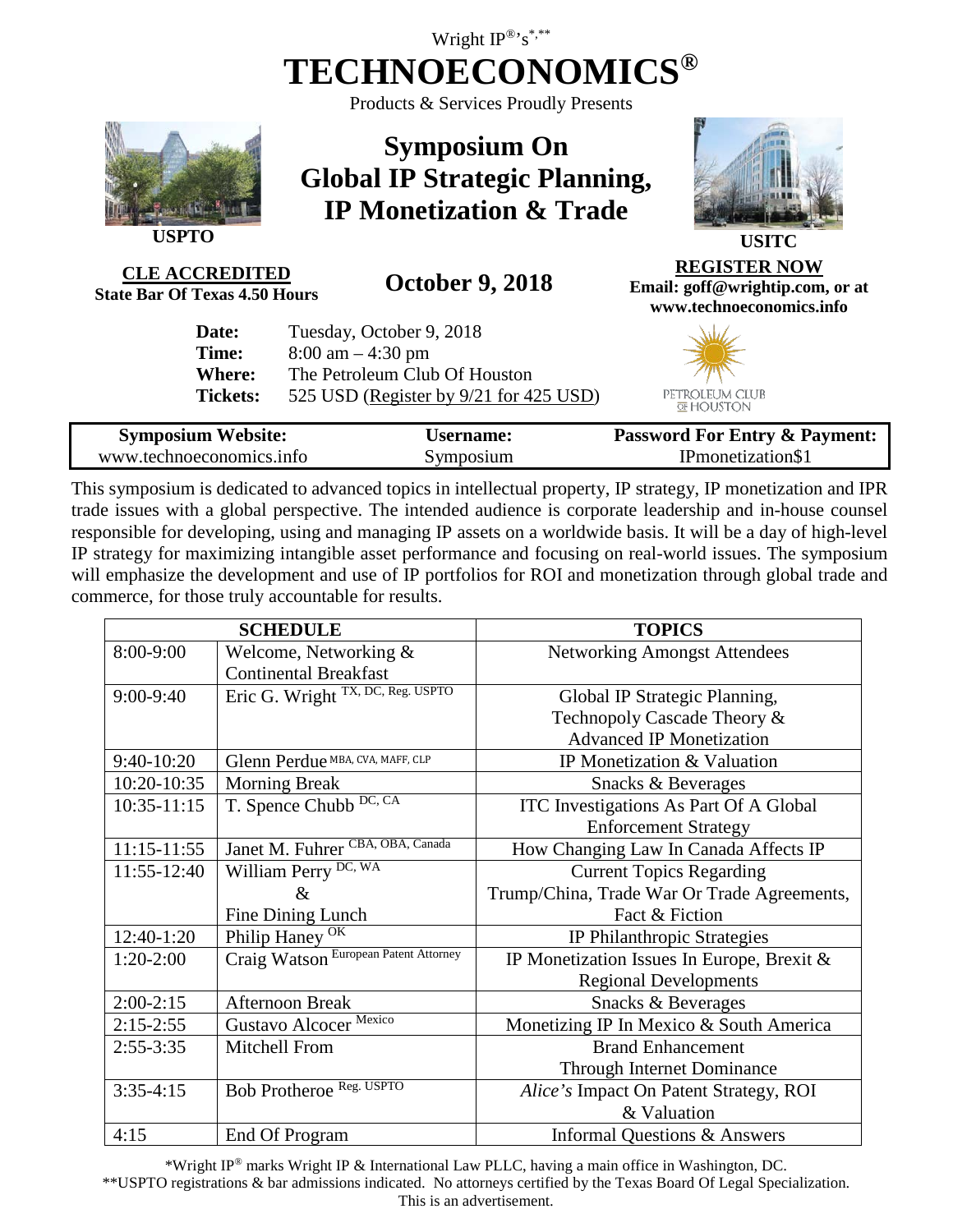### Wright  $IP^{\circledR}$ 's<sup>\*,\*\*</sup> TECHNOECONOMICS®

Products & Services

# **SYMPOSIUM ON GLOBAL IP STRATEGIC PLANNING, IP MONETIZATION & TRADE**

#### **CLE ACCREDITED**

State Bar Of Texas 4.50 Hours **October 9, 2018**

**REGISTER NOW** Email: goff@wrightip.com, or at

www.technoeconomics.info

| <b>Symposium Website:</b> | Username: | <b>Password For Entry &amp; Payment:</b> |
|---------------------------|-----------|------------------------------------------|
| www.technoeconomics.info  | Symposium | IPmonetization\$1                        |
|                           |           |                                          |

## **BIOGRAPHIES OF SPEAKERS**



**Eric G. Wright PETX, MBA, Patent Attorney DC, TX, Reg. USPTO** is the founder of Wright IP & International Law. Wright's IP practice focuses on litigation, trial, USITC investigations, legal opinions, counseling and prosecution, in all aspects of intellectual property law. His professional roots are in Texas' Engineering & Construction industry as a Process Engineer and in business consulting. Wright has always enjoyed a global perspective on technology, as well as valuing and monetizing the potential inherent in new technologies. His practice focuses on the development and enforcement of worldwide IP patent portfolios for

commercial products and core technologies in a broad variety of technological arts. Wright also practices trademark law offering brand development and brand enhancement services through litigation, administrative actions and prosecution to develop worldwide trademark portfolios. He also founded Technoeconomics<sup>®</sup> LLC which provides IP life cycle strategic planning and consulting services for the development and monetization of intellectual property of all varieties. Wright's primary office is in Washington, DC.



**Glenn Perdue, MBA, CVA, MAFF, CLP** is the managing member of Kraft Analytics, LLC, an affiliate of Kraft CPAs in Nashville, TN. Glenn has over 30 years of experience in the areas of finance, technology and intellectual property (IP). He started his career in the venture capital industry and later became the president of an information technology company. Kraft Analytics provides valuation, forensic and transaction advisory services to businesses and attorneys. Glenn has specific experience with technology and IP-related valuation, damage calculations, transaction advisory support and other forms of economic

analysis for businesses. Glenn has been retained as an expert witness is over 150 cases many of which involve patent, copyright and trademark infringement or the misappropriation of trade secrets. Glenn has also been retained as an expert involving the assessment of information obtained in e-discovery related to trade secret misappropriation liability. Glenn has an undergraduate degree in Finance and holds an MBA from Vanderbilt University. He also holds professional credentials as a Certified Valuation Analyst (CVA), Master Analyst in Financial Forensics (MAFF) and Certified Licensing Professional (CLP).

\*Wright IP® marks Wright IP & International Law PLLC, having a main office in Washington, DC. \*\*USPTO Registrations & Bar Admissions indicated. No Attorneys Certified By The Texas Board Of Legal Specialization. This is an Advertisement.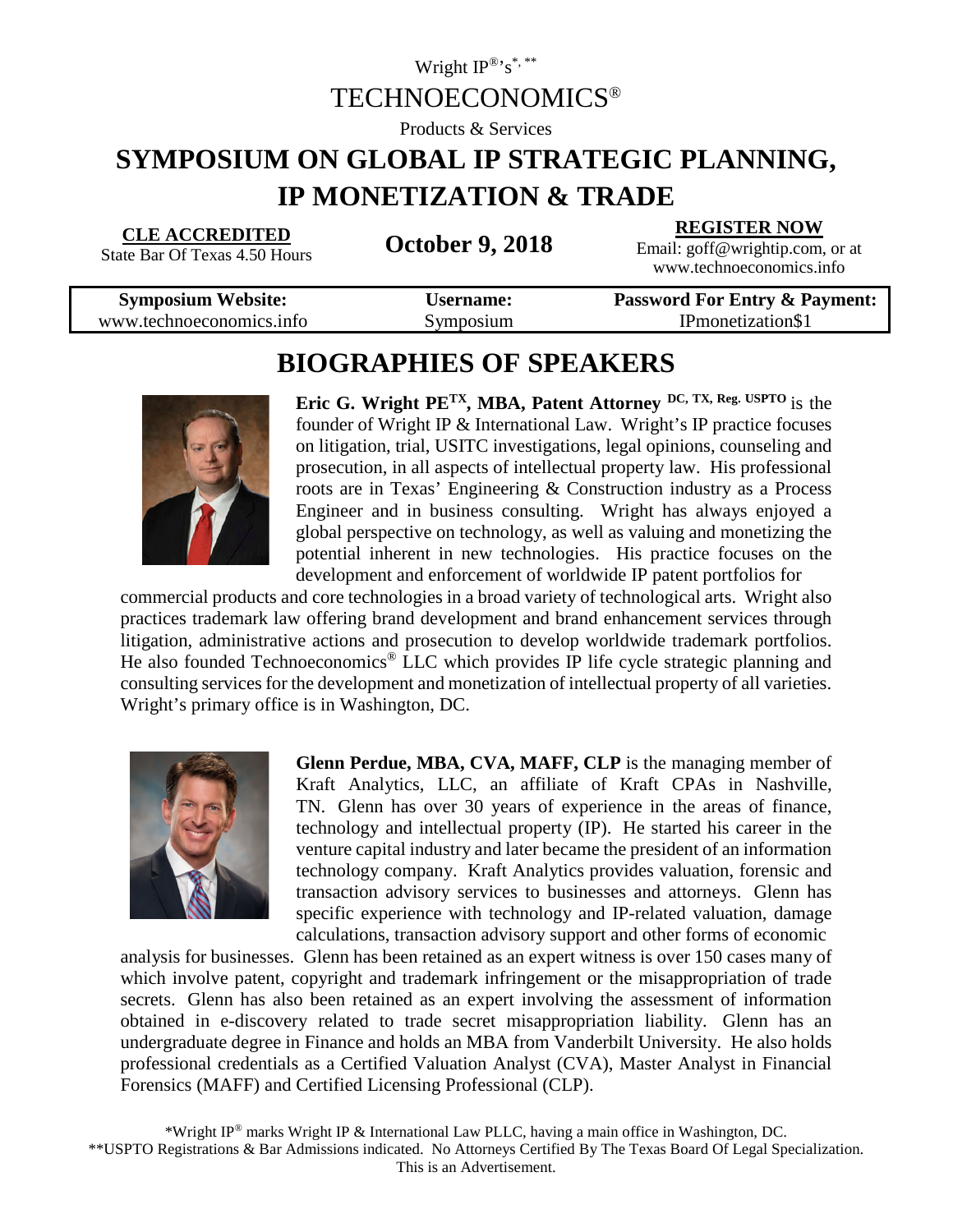

**T. SPENCE CHUBB DC, CA** has over thirty-five years of experience in IP litigation, of which over twenty years were spent as a Supervisory Attorney in the USITC's Office of Unfair Import Investigations ("OUII"), preceded by a stint as an OUII staff trial attorney. While in his supervisory role, Spence managed half of the ITC's entire Section 337 docket for OUII. Spence re-entered private practice with a large international law firm, and subsequently founded the Law Office of T. Spence Chubb as an intellectual property litigator based in Washington, DC. He practices fast-paced Section 337 proceedings before the ITC and other high-stakes intellectual property litigation.

Spence regularly appears before the ITC on behalf of both large multinational clients and smaller companies in a wide variety of technologies. He is available to serve as either lead counsel or local ITC co-counsel. In addition to engaging in ITC investigations and IP litigation, Spence works as a consultant and testifying expert on ITC practice and procedure.



**Janet M. Fuhrer LL.B., LL.M** CBA, OBA is a partner of Ridout  $\&$ Maybee LLP in the firm's Ottawa office. Janet's practice focuses on trademark and copyright matters, particularly in the areas of preclearance searching, drafting and processing of trademark applications, representing clients in trademark opposition and cancellation proceedings, and related litigation. She also provides advice on due diligence in transactions involving intellectual property and on strategies for the licensing, maintenance and protection of intellectual property.

Janet has been granted the Certified Specialist<sup>\*\*</sup> designation in Intellectual Property (Trademark/Copyright) Law by the Law Society of Upper Canada (LSUC) and previously chaired the Intellectual Property Specialist\*\* Certification Committee. She is involved in numerous professional activities, including most recently President of the Canadian Bar Association (August 2015-August 2016) and is a frequent speaker and moderator at various IP conferences and meetings. During the fall of 2016, Janet taught the Trademarks and Unfair Competition course at Queen's Law in Kingston, Ontario.



William Perry <sup>DC, WA</sup> has been helping clients with international trade issues for over 30 years, starting as an attorney in the Office of General Counsel, US International Trade Commission, and Office of Chief Counsel and Office of Antidumping Investigations, US Commerce Department. He has extensive experience representing US and foreign companies in antidumping and countervailing duty cases, having won more than 50 trade cases in private practice. Bill is an international trade lawyer focusing on the area of trade policy. He assists companies with a

range of matters associated with importing products into the US. Bill represents US importers and foreign exporters and producers in various international trade cases, including antidumping and countervailing duty cases, Section 337 intellectual property cases and various Customs issues related to international trade cases. Bill has extensive experience with China trade and is the author of the blog *US China Trade War, www.uschinatradewar.com*, where he is following Trump's trade war closely, including tariffs in the Section 301 case against \$250 billion in imports from China. Bill also serves on the Board of Directors of the Northwest Trade Adjustment Assistance Center, which provides US government support to companies that have been injured by imports.

\*Wright IP® marks Wright IP & International Law PLLC, having a main office in Washington, DC. \*\*USPTO Registrations & Bar Admissions indicated. No Attorneys Certified By The Texas Board Of Legal Specialization. This is an Advertisement.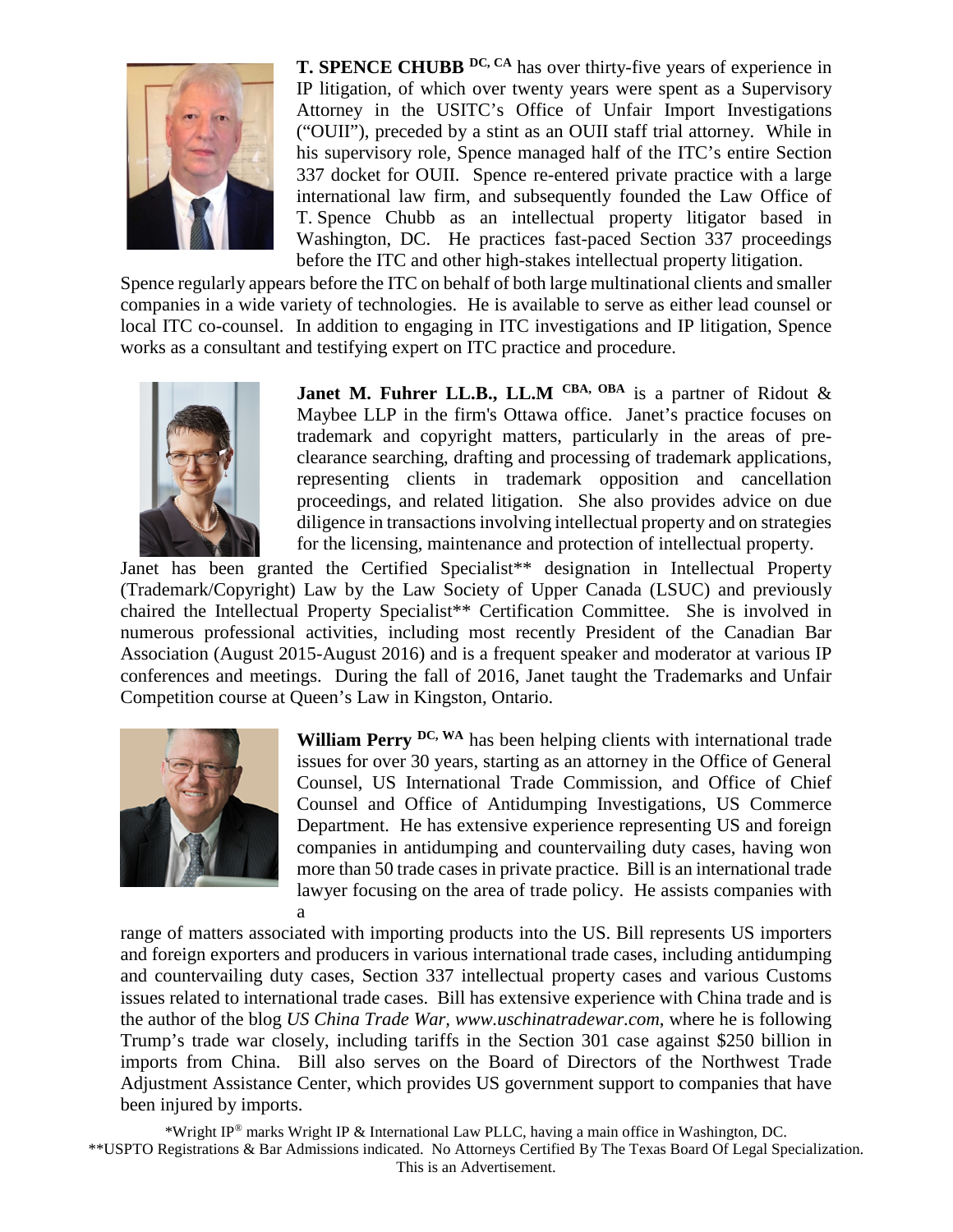

Philip Haney, J.D., LL.M (Taxation) <sup>OK</sup> has been practicing charity and philanthropy law for more than 40 years. Phil represents all categories of nonprofit sector clientele, as well as private companies regarding issues related to their interactions with nonprofits, charities and foundations. His practice involves counseling foundation and public charity boards and advising them in fundraising matters. Phil assists clients with the compliance challenges facing national and international charities, including gift in kind transfers, NGO coordination and foundation program expenditure verification. Haney represents estates in the charitable disposition of their assets, including art, antiquities and

valuable collections. Phil also conducts new board member orientation for charities, advising directors and trustees about the duties, conflicts of interest and liabilities of volunteer service. Haney serves as nonprofit counsel in IP engagements and selects IP counsel for his clients. He reminds charities that intellectual property stewardship, including monetization, is an often overlooked best practice. Haney was raised in Tulsa and maintains his private practice there. He received undergraduate and law degrees from the University of Oklahoma, and earned a master's in law (LL.M, taxation) from New York University. Phil is active in the charity community and serves on boards and chairs fundraising events. In addition to legal presentations and public speaking, he has taught "Entrepreneurial Philanthropy" at the University of Tulsa, and is preparing a university curriculum to teach philanthropy as civic engagement. Haney knows that philanthropy and charity are values that can be taught, and enrich the lives of persons who live by them.



**Craig Watson European Patent Attorney** joined HGF as a partner in 2011 to open and develop the firm's Aberdeen, UK, office. In addition to being a European Patent Attorney with approximately 20 years of experience, Mr. Watson is a member of a European Examining Committee who set and mark the professionals exams required to become European Patent Attorneys. He gained a Masters Degree from Aberdeen University in New Materials after graduating from the University of Glasgow with an

honours degree in Chemistry. He also studied at the Institut de chimie de la matière condensée de Bordeaux. Craig's practice is to provide concise, pragmatic and commercially focused advice on all aspects of IP, *e.g.* patent strategy; patent drafting, prosecution and enforcement. He is also an Associate of the Institute of Trade Mark attorneys and is listed in Managing Intellectual Property magazine as an IP Star for 2016, 2017 and 2018. Craig is also a member of the Society of Petroleum Engineers (SPE) and deals with a wide variety of technologies including downhole tools, subsea technology, chemical treatments, a variety of renewable energy inventions, as well as valves, pumps and engine components.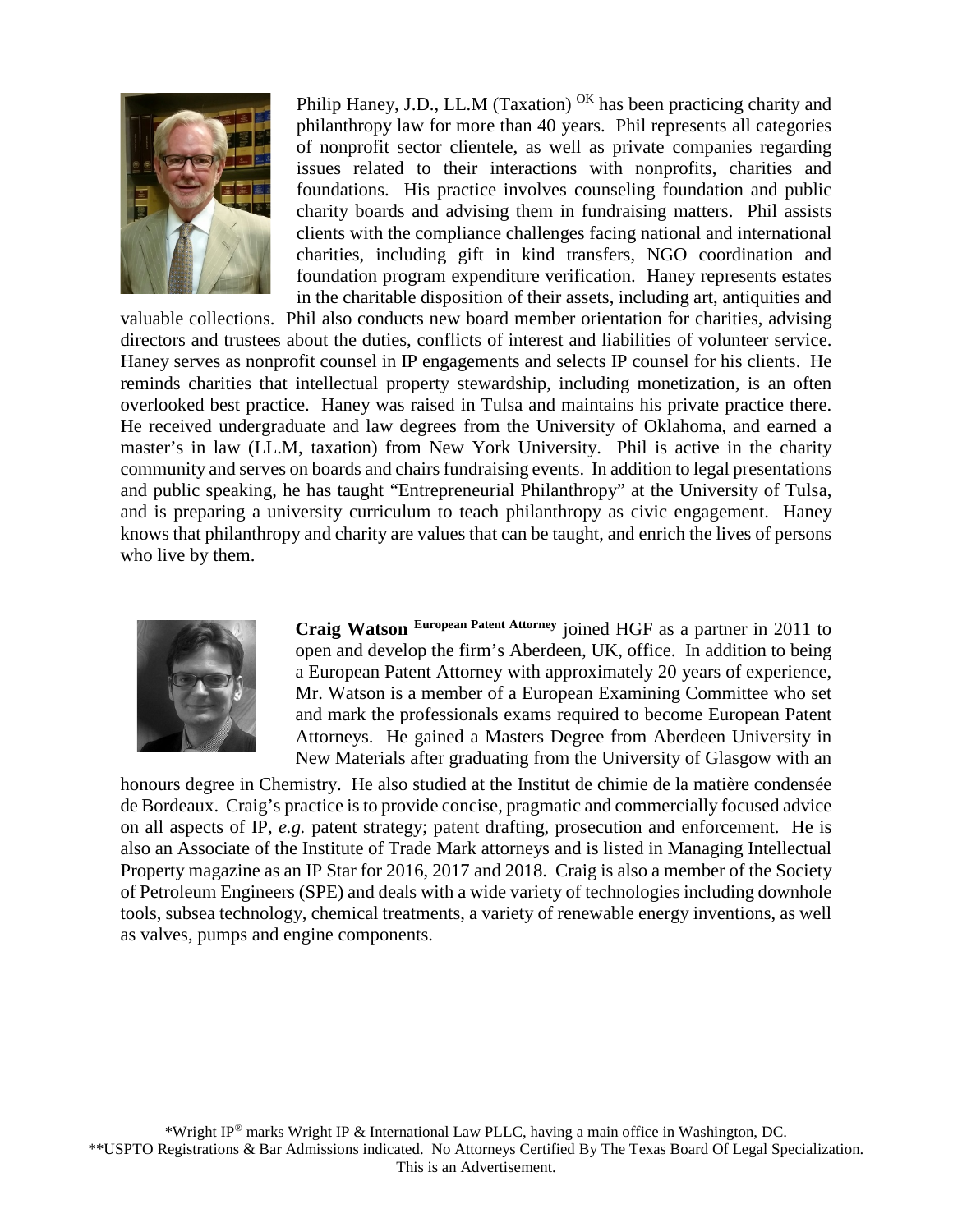

**Gustavo A. Alcocer** is a partner of OLIVARES of Mexico. He manages the Corporate and Commercial Law Group and is Co-Chair of the Life Sciences and Pharmaceuticals Group. Prior to joining OLIVARES, he acted as In House counsel for Banamex for 11 years in various positions, including Vice President of International Legal Affairs in New York and Executive Vice President and Assistant General Counsel for Grupo Financiero Banamex in Mexico City. Mr. Alcocer possesses a wealth of

transactional experience in M&A, finance and business law and advises our clients on complex M&A, finance, asset sale & acquisition, licensing, franchising, real estate transactional work, and regulatory work. Clients routinely turn to him for sophisticated strategic advice regarding structuring maintaining, and expanding operations in Mexico and intellectual property valuation and monetization. Additionally, Mr. Alcocer has worked with international companies in FCPA and anti-bribery compliance, as well as privacy and personal data protection.



**Mitchell From** has a background of greater than 15 years in the IT industry. He has achieved executive levels in corporate America as well as being a successful entrepreneur. He supports a number of non-profit organizations and has Board Member experience. Over the years he has given back to the business community through educational speaking events and talk radio. Currently, he is a founding partner of Authority Solutions® which offers digital marketing, brand enhancement, reputation management and online technical services. Mitchell's work

focuses on leveraging trademarks, copyrighted material and other digital assets in cyberspace for the purposes of developing an authoritative online presence. Mitchell consults with companies of all sizes seeking to maximize their exposure online and engages in strategic planning regarding all aspects of developing an online presence including the technical fundamentals of online marketing and business. Mitchell understands the importance of extending IP into the digital world for brand enhancement and monetization.



Bob Protheroe<sup>Reg. USPTO</sup> has more than 30 years of experience in patent practice, initially as inventor and then as a registered practitioner before the USPTO for over 15 years. Bob's focus is on patent prosecution and portfolio development. Protheroe is a senior independent consultant in intellectual property and technology based product development. Bob is a seasoned product and technology executive with experience in innovation driven product strategy and development. In addition to securing patent protection for his client's, Bob is a named inventor on 27 US patents in commercial products and technologies. Bob's consulting practice serves companies ranging from startups through

fortune 500 companies. His technical background includes electrical engineering, software engineering, embedded systems, distributed online systems and machine learning. Bob's focus is to deliver business driven intellectual property strategies seeking to monetize IP investments.